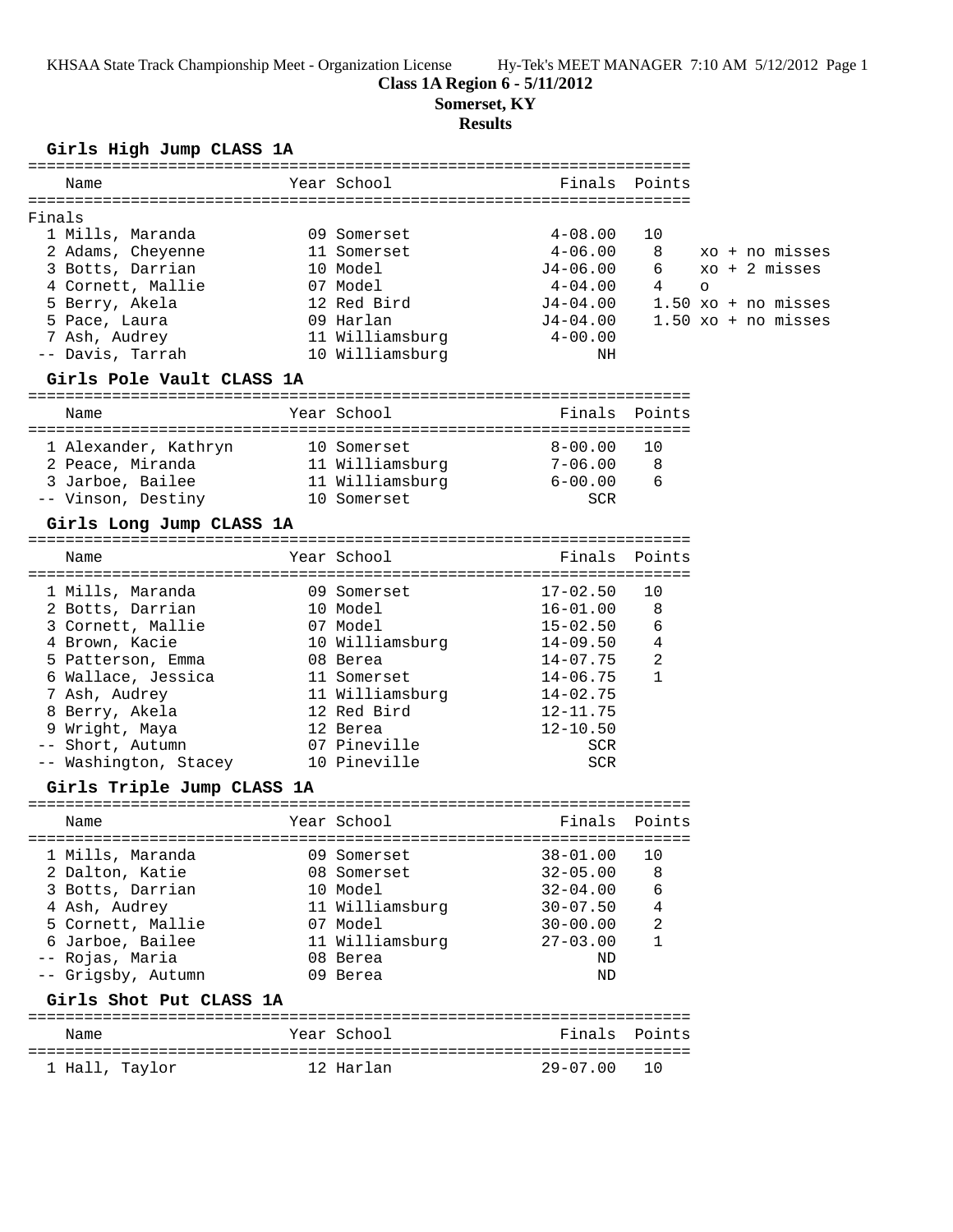KHSAA State Track Championship Meet - Organization License Hy-Tek's MEET MANAGER 7:10 AM 5/12/2012 Page 2

**Class 1A Region 6 - 5/11/2012**

**Somerset, KY**

**Results**

## **....Girls Shot Put CLASS 1A**

| 2 Nantz, Emily      |  | $28 - 05.50$                                                                                                                                         | 8 |
|---------------------|--|------------------------------------------------------------------------------------------------------------------------------------------------------|---|
| 3 Haar, Paige       |  | $27 - 02.50$                                                                                                                                         | 6 |
| 4 Asher, Morgan     |  | $26 - 03.50$                                                                                                                                         | 4 |
| 5 Lee, Shea         |  | $25 - 03.50$                                                                                                                                         | 2 |
| 6 Cooper, Savanna   |  | $24 - 08.50$                                                                                                                                         |   |
| 7 Jones, Katie      |  | $23 - 03.00$                                                                                                                                         |   |
| 8 May, Jessica      |  | $21 - 04.00$                                                                                                                                         |   |
| 9 Hollin, Breanna   |  | $19 - 08.50$                                                                                                                                         |   |
| -- Enda, Rebecca    |  | SCR                                                                                                                                                  |   |
| -- Dillon, Courtney |  | SCR                                                                                                                                                  |   |
|                     |  | 12 Harlan<br>12 Williamsburg<br>12 Red Bird<br>08 Somerset<br>08 Berea<br>10 Williamsburg<br>10 Lynn Camp<br>10 Lynn Camp<br>09 Somerset<br>08 Berea |   |

# **Girls Discus Throw CLASS 1A**

| Name              | Year School     | Finals Points |    |
|-------------------|-----------------|---------------|----|
| 1 Haar, Paige     | 12 Williamsburg | $83 - 03$     | 10 |
| 2 Asher, Morgan   | 12 Red Bird     | $81 - 00$     | 8  |
| 3 Lee, Shea       | 08 Somerset     | $71 - 04$     | 6  |
| 4 Nantz, Emily    | 12 Harlan       | $69 - 07$     | 4  |
| 5 Jones, Katie    | 10 Williamsburg | 57-01         | 2  |
| 6 May, Jessica    | 10 Lynn Camp    | $55 - 07$     | 1  |
| 7 Hollin, Breanna | 10 Lynn Camp    | $51 - 06$     |    |
| 8 Cooper, Savanna | 08 Berea        | $49 - 05$     |    |
| Enda, Rebecca     | 09 Somerset     | <b>SCR</b>    |    |
| White, Emma       | 08 Berea        | SCR           |    |

## **Boys High Jump CLASS 1A**

| Name                | Year School     | Finals Points |    |     |
|---------------------|-----------------|---------------|----|-----|
| 1 Ledbetter, Dalton | 09 Pineville    | $5 - 04.00$   | 10 | XO  |
| 2 Obino, Brian      | 12 Somerset     | $5 - 02.00$   | 8  |     |
| 3 Baker, Kevin      | 12 Williamsburg | $J5-02.00$    | 6  | XXO |
| 4 Gordon, Matt      | 11 Somerset     | $5 - 00.00$   | 4  |     |
| -- Smallwood, Nate  | 09 Red Bird     | ΝH            |    |     |
| -- Lyons, Brandon   | 11 Williamsburg | SCR           |    |     |
| -- Lamb, Josh       | 08 Berea        | SCR           |    |     |
| -- Mecham, Joseph   | 08 Berea        | SCR           |    |     |

# **Boys Pole Vault CLASS 1A**

| Name               |  | Year School     |              | Finals Points |         |  |  |  |
|--------------------|--|-----------------|--------------|---------------|---------|--|--|--|
| 1 Branscum, Jarrod |  | 10 Somerset     | $11 - 00.00$ |               |         |  |  |  |
| 2 Bigelow, Braden  |  | 10 Somerset     | $9 - 06.00$  | -8            |         |  |  |  |
| 3 Patterson, Alex  |  | 08 Williamsburg | $9 - 00.00$  | 6             | $\circ$ |  |  |  |
| 4 Lyons, Brandon   |  | 11 Williamsburg | $J9 - 00.00$ | 4             | xx∩     |  |  |  |

#### **Boys Long Jump CLASS 1A**

| Name                              |                    | Year School                                   |                                                 | Finals Points |
|-----------------------------------|--------------------|-----------------------------------------------|-------------------------------------------------|---------------|
| 1 Obino, Brian<br>3 Riley, Jheren | 2 Adams, Christian | 12 Somerset<br>12 Somerset<br>12 Williamsburg | $21 - 03.75$ 10<br>$20 - 08.00$<br>$19 - 05.75$ |               |